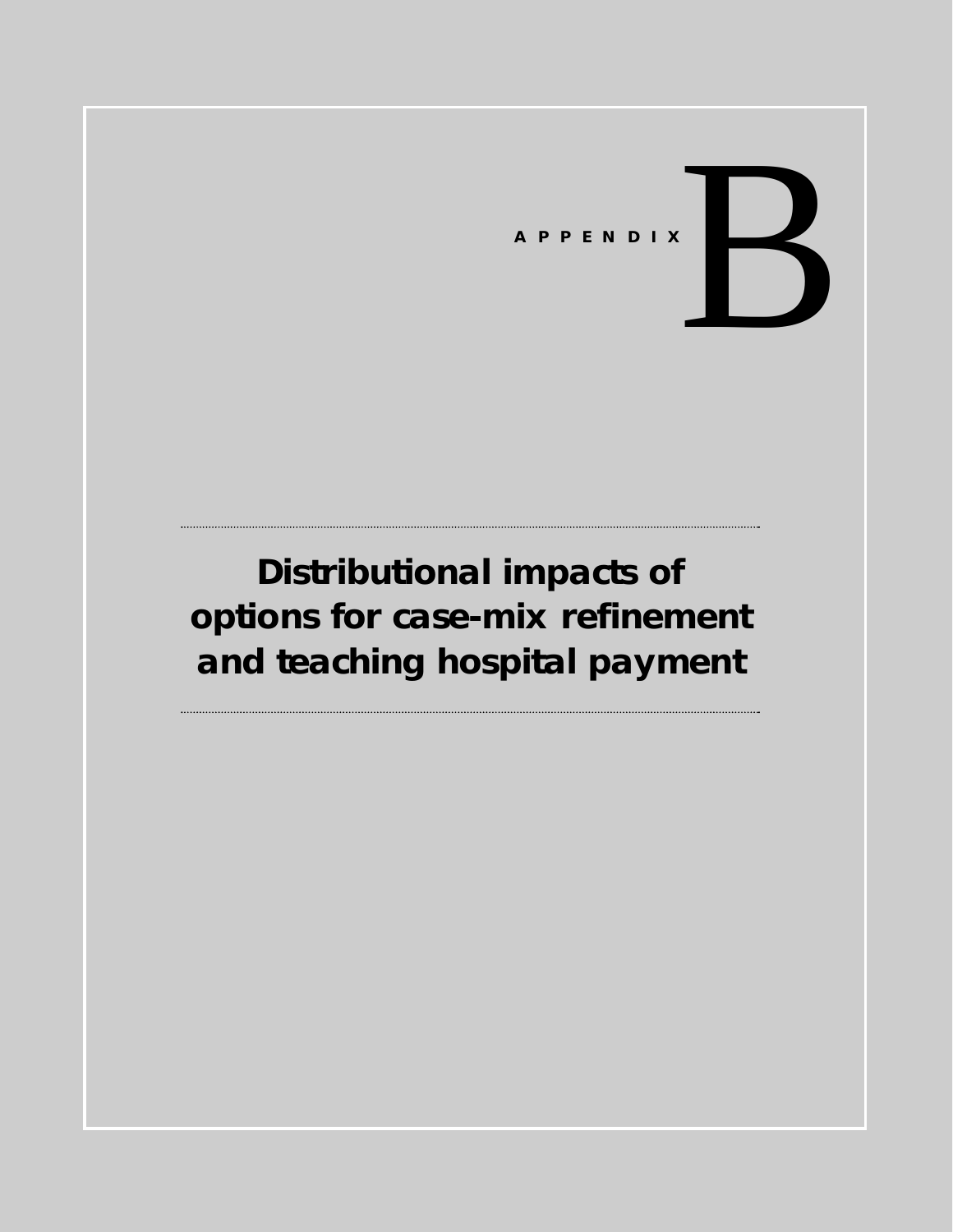

# **Distributional impacts of options for case-mix refinement and teaching hospital payment**

This appendix provides additional information from our analyses in Chapter 3 on improving Medicare's payments for inpatient care and for teaching hospitals. These tables show the distributions for hospitals within each provider group of the estimated effects of the case-mix refinement and teaching hospital payment options examined in the chapter. The distribution estimates reflect the policy options' effects on:

- payment accuracy measured by the gain or loss per case—the average difference between case-level payments and costs,
- Medicare inpatient payments,
- total revenues, and
- financial performance measured by providers' Medicare inpatient and total margins.

Tables B-1 and B-2 show distributional information on the effects of the case-mix refinement and outlier financing policy options. The next six tables (B-3 through B-8) show the distributional impacts of the three teaching hospital payment policies. The final three tables (B-9 through B-11) show additional data on the combined impacts of the case-mix refinement and teaching hospital payment policies we are recommending.

The distributional information provides a broad picture of how our policy recommendations would affect individual providers. In Table B-1 under option A, for instance, the value at the  $10<sup>th</sup>$ percentile indicates that 10 percent of hospitals would see payments fall by at least 8.3 percent; the value at the  $90<sup>th</sup>$ percentile shows that another 10 percent would see payments rise by at least 4.4

percent. Under option B, payments would decline somewhat less at the  $10<sup>th</sup>$ percentile (6.7 percent).

The distribution tables show how hospitals rank on the variables we examined. In Table B-1, hospitals were ranked by the percentage change in Medicare inpatient payments. The percentiles  $(10^{th}, 25^{th}, \text{ and so on})$  show the proportions of hospitals at or below the displayed values. Because the various policy options will have different effects for individual hospitals, the set of providers ranked at or below a given percentile of the distribution may differ among policy options. Consequently, the percentile values under different policy options describe how the distribution of values would change, rather than what might happen for any individual hospital.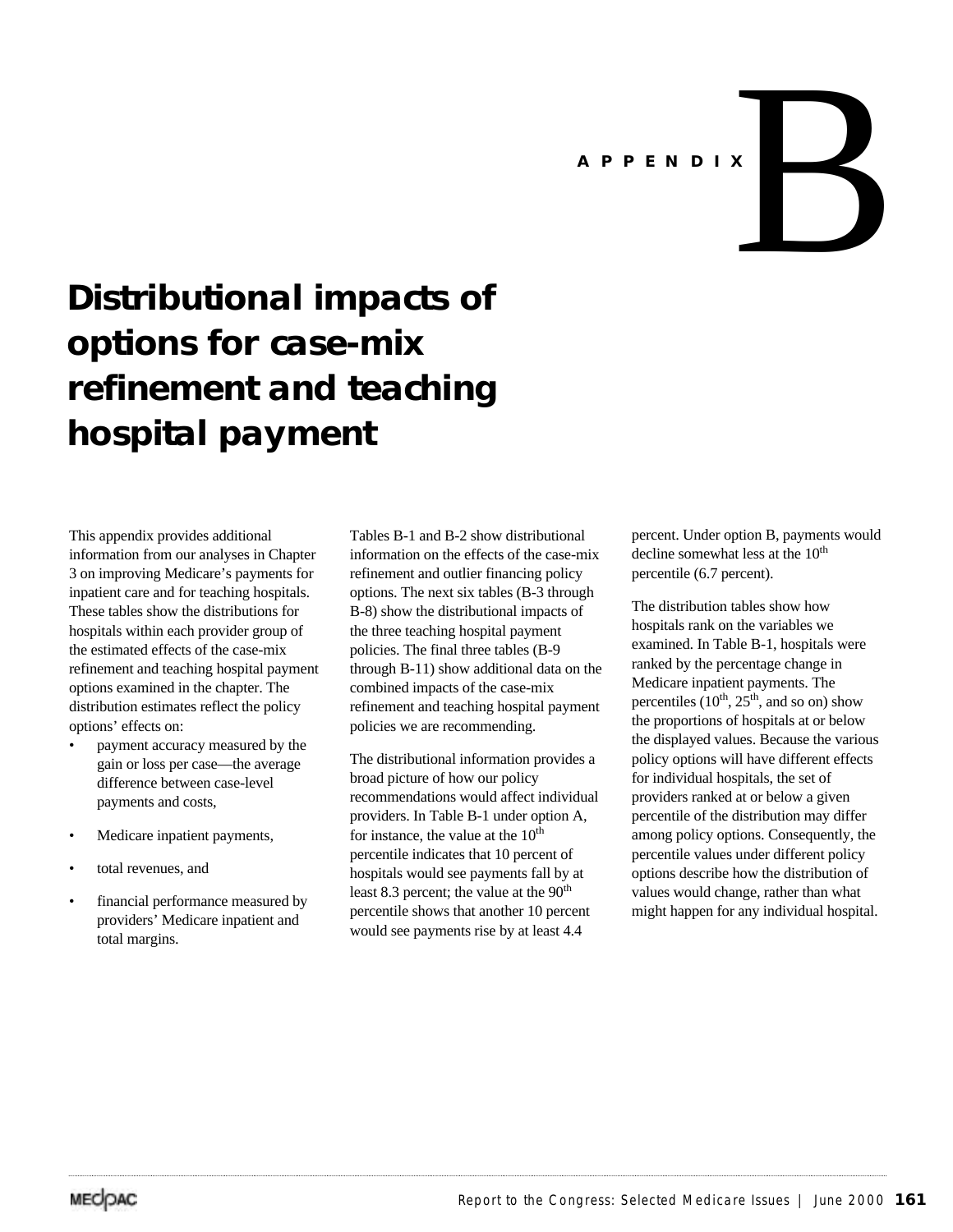### **Variation among hospitals in percentage change in inpatient payments under alternative policies**

**Percentage change in inpatient payments compared with current policy at percentile**

|                                 | with current policy at percentile |         |         |        |      |  |  |
|---------------------------------|-----------------------------------|---------|---------|--------|------|--|--|
| Hospital type<br>and option     | 10th                              | 25th    | 50th    | 75th   | 90th |  |  |
| All hospitals                   |                                   |         |         |        |      |  |  |
| Option A                        | $-8.3%$                           | $-4.8%$ | $-1.4%$ | 1.6%   | 4.4% |  |  |
| Option B                        | $-6.7$                            | $-3.6$  | $-0.6$  | 2.1    | 4.7  |  |  |
| Geographic location:            |                                   |         |         |        |      |  |  |
| Large urban                     |                                   |         |         |        |      |  |  |
| Option A                        | $-5.1$                            | $-2.1$  | 0.5     | 3.2    | 6.2  |  |  |
| Option B                        | $-4.0$                            | $-1.7$  | 0.7     | 3.2    | 5.5  |  |  |
| Other urban                     |                                   |         |         |        |      |  |  |
| Option A                        | $-6.4$                            | $-3.6$  | $-1.0$  | 1.7    | 4.3  |  |  |
| Option B                        | $-5.1$                            | $-2.5$  | $-0.1$  | 2.3    | 4.6  |  |  |
| All rural                       |                                   |         |         |        |      |  |  |
| Option A                        | $-9.9$                            | $-6.9$  | $-3.4$  | $-0.1$ | 2.8  |  |  |
| Option B                        | $-8.2$                            | $-5.2$  | $-2.2$  | 0.9    | 3.6  |  |  |
| Rural referral                  |                                   |         |         |        |      |  |  |
| Option A                        | $-5.9$                            | $-3.8$  | $-1.4$  | 1.3    | 3.2  |  |  |
| Option B                        | $-5.2$                            | $-3.0$  | $-0.8$  | 1.5    | 3.3  |  |  |
| Sole community                  |                                   |         |         |        |      |  |  |
| Option A                        | $-10.2$                           | $-7.1$  | $-3.5$  | 0.2    | 3.2  |  |  |
| Option B                        | $-10.1$                           | $-6.9$  | $-3.2$  | 0.0    | 3.3  |  |  |
| Other rural                     |                                   |         |         |        |      |  |  |
| Option A                        | $-10.2$                           | $-7.1$  | $-3.9$  | $-0.6$ | 2.3  |  |  |
| Option B                        | $-7.6$                            | $-4.8$  | $-1.9$  | 1.1    | 3.7  |  |  |
| Teaching status:                |                                   |         |         |        |      |  |  |
| Academic medical center         |                                   |         |         |        |      |  |  |
| Option A                        | $-3.2$                            | $-1.4$  | 0.8     | 3.0    | 5.4  |  |  |
| Option B                        | $-3.4$                            | $-2.2$  | $-0.1$  | 1.3    | 3.9  |  |  |
| Other teaching 51-100 residents |                                   |         |         |        |      |  |  |
| Option A                        | $-3.6$                            | $-1.8$  | 0.2     | 2.6    | 4.6  |  |  |
| Option B                        | $-3.3$                            | $-2.0$  | 0.5     | 2.5    | 4.9  |  |  |
| Other teaching 10-50 residents  |                                   |         |         |        |      |  |  |
| Option A                        | $-4.6$                            | $-2.1$  | 0.7     | 3.2    | 6.4  |  |  |
| Option B                        | $-4.1$                            | $-4.6$  | 0.7     | 3.1    | 5.3  |  |  |
| Nonteaching                     |                                   |         |         |        |      |  |  |
| Option A                        | $-9.0$                            | $-5.6$  | $-2.2$  | 1.1    | 4.0  |  |  |
| Option B                        | $-1.3$                            | $-4.1$  | $-1.0$  | 1.8    | 4.5  |  |  |
| Outlier prevalence:             |                                   |         |         |        |      |  |  |
| High outlier (top decile)       |                                   |         |         |        |      |  |  |
| Option A                        | $-4.2$                            | $-1.7$  | 0.9     | 3.5    | 6.8  |  |  |
| Option B                        | $-4.2$                            |         | 0.7     | 2.9    |      |  |  |
| Other (lower nine deciles)      |                                   | $-1.7$  |         |        | 5.8  |  |  |
| Option A                        | $-8.5$                            | $-5.1$  | $-1.7$  | 1.3    | 4.2  |  |  |
| Option B                        | $-6.8$                            | $-3.7$  |         | 1.9    |      |  |  |
|                                 |                                   |         | $-0.7$  |        | 4.5  |  |  |

Note: Inpatient payments equal the sum of PPS payments plus inpatient direct graduate medical education payments for all cases in each hospital group. Current policy: DRGs and weights calculated by conventional methods. Option A: refined DRGs and relative value weights. Option B: option A plus DRG-specific outlier offsets.

Source: MedPAC analysis of 1997 data from Medicare hospital inpatient claims and hospitals' cost reports.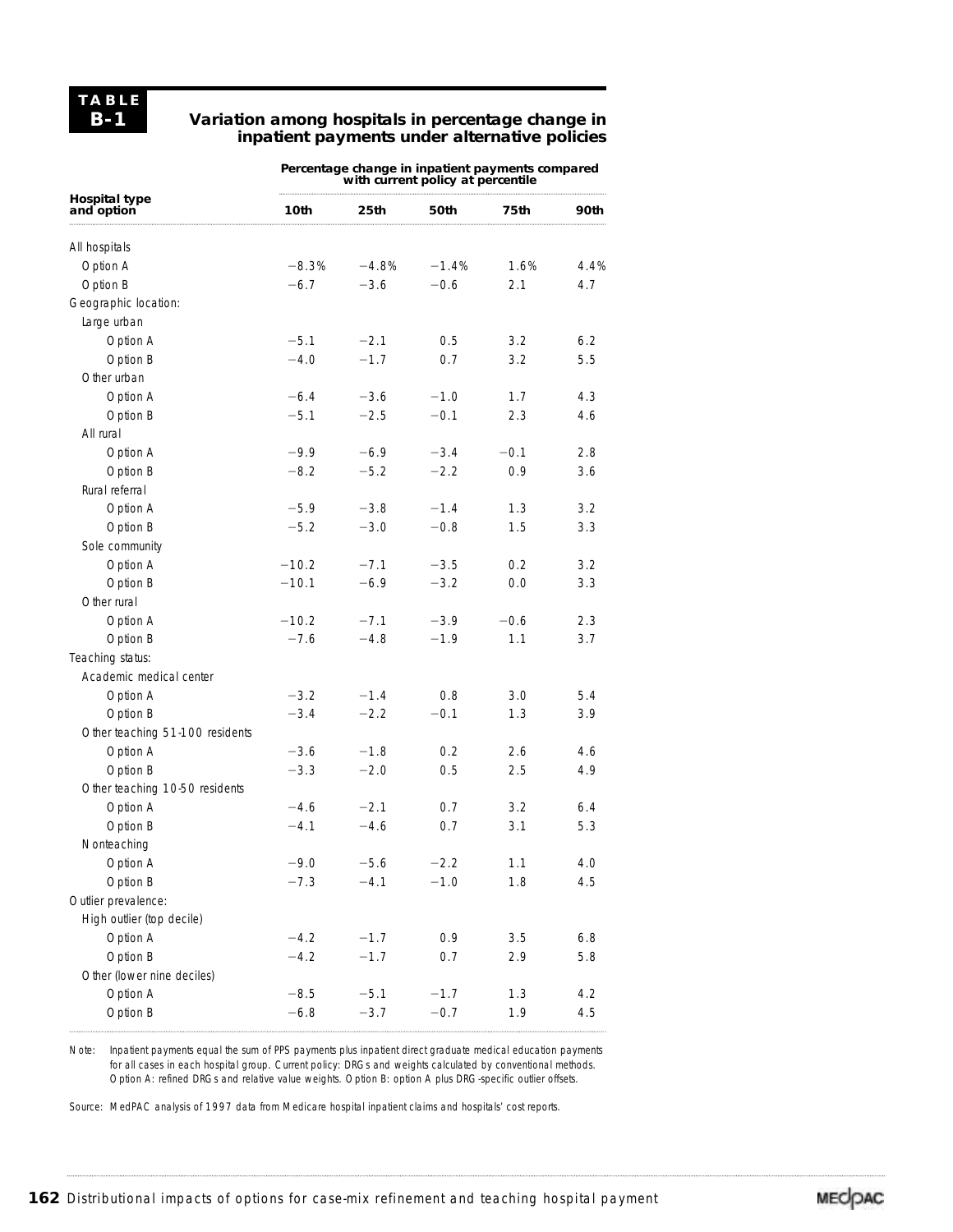### **Variation among hospitals in Medicare inpatient margins under alternative policies**

|                                 | Medicare inpatient margin value<br>at percentile |        |       |       |       |  |  |
|---------------------------------|--------------------------------------------------|--------|-------|-------|-------|--|--|
| Hospital type and<br>option     | 10th                                             | 25th   | 50th  | 75th  | 90th  |  |  |
| All hospitals                   |                                                  |        |       |       |       |  |  |
| Current policy                  | $-10.7%$                                         | 0.5%   | 10.6% | 20.3% | 29.8% |  |  |
| Option A                        | $-13.2$                                          | $-1.4$ | 8.9   | 19.2  | 28.3  |  |  |
| Option B                        | $-11.7$                                          | $-0.4$ | 9.8   | 19.7  | 28.6  |  |  |
| Geographic location:            |                                                  |        |       |       |       |  |  |
| Large urban                     |                                                  |        |       |       |       |  |  |
| Current policy                  | $-6.9$                                           | 3.9    | 13.5  | 22.9  | 32.0  |  |  |
| Option A                        | $-6.4$                                           | 3.8    | 13.6  | 23.1  | 32.9  |  |  |
| Option B                        | $-5.9$                                           | 4.4    | 14.0  | 23.1  | 32.4  |  |  |
| Other urban                     |                                                  |        |       |       |       |  |  |
| Current policy                  | $-10.5$                                          | $-0.1$ | 8.8   | 17.3  | 26.8  |  |  |
| Option A                        | $-11.5$                                          | $-0.2$ | 8.0   | 16.6  | 25.3  |  |  |
| Option B                        | $-9.9$                                           | 0.3    | 8.9   | 17.2  | 26.0  |  |  |
| Rural referral                  |                                                  |        |       |       |       |  |  |
| Current policy                  | $-5.0$                                           | 1.8    | 10.3  | 18.5  | 24.9  |  |  |
| Option A                        | $-6.6$                                           | 0.5    | 8.8   | 16.6  | 24.7  |  |  |
| Option B                        | $-5.2$                                           | 0.9    | 9.4   | 17.2  | 24.7  |  |  |
| Sole community                  |                                                  |        |       |       |       |  |  |
| Current policy                  | $-11.5$                                          | $-0.4$ | 9.7   | 21.9  | 32.4  |  |  |
| Option A                        | $-16.3$                                          | $-4.2$ | 7.1   | 18.9  | 28.9  |  |  |
| Option B                        | $-16.3$                                          | $-4.2$ | 7.1   | 19.4  | 29.9  |  |  |
| Other rural                     |                                                  |        |       |       |       |  |  |
| Current policy                  | $-15.2$                                          | $-2.3$ | 9.3   | 20.4  | 30.3  |  |  |
| Option A                        | $-20.7$                                          | $-6.0$ | 5.2   | 17.2  | 26.4  |  |  |
| Option B                        | $-18.0$                                          | $-4.3$ | 7.3   | 18.9  | 27.8  |  |  |
| Teaching status:                |                                                  |        |       |       |       |  |  |
| Academic medical center         |                                                  |        |       |       |       |  |  |
| Current policy                  | 10.4                                             | 15.9   | 20.9  | 29.2  | 34.3  |  |  |
| Option A                        | 10.9                                             | 15.9   | 20.7  | 28.5  | 35.4  |  |  |
| Option B                        | 10.1                                             | 15.7   | 19.9  | 27.7  | 34.2  |  |  |
| Other teaching 51-100 residents |                                                  |        |       |       |       |  |  |
| Current policy                  | 3.1                                              | 9.7    | 15.3  | 22.0  | 27.5  |  |  |
| Option A                        | 3.3                                              | 9.9    | 15.0  | 21.8  | 29.4  |  |  |
| Option B                        | 3.6                                              | 9.7    | 15.5  | 21.7  | 28.2  |  |  |
| Other teaching 10-50 residents  |                                                  |        |       |       |       |  |  |
| Current policy                  | $-3.5$                                           | 4.4    | 12.7  | 19.8  | 26.9  |  |  |
| Option A                        | $-3.7$                                           | 4.5    | 12.3  | 19.5  | 28.3  |  |  |
| Option B                        | $-2.6$                                           | 4.4    | 12.6  | 19.6  | 27.9  |  |  |
| Nonteaching                     |                                                  |        |       |       |       |  |  |
| Current policy                  | $-12.5$                                          | $-1.4$ | 9.4   | 19.8  | 29.7  |  |  |
| Option A                        | -15.9                                            | $-3.5$ | 1.3   | 17.9  | 27.4  |  |  |
| Option B                        | $-14.4$                                          | $-2.6$ | 8.3   | 18.8  | 28.1  |  |  |
| Outlier prevalence:             |                                                  |        |       |       |       |  |  |
| High outlier (top decile)       |                                                  |        |       |       |       |  |  |
| Current policy                  | $-24.1$                                          | $-7.9$ | 5.2   | 17.2  | 26.5  |  |  |
| Option A                        | $-22.9$                                          | $-7.9$ | 6.3   | 17.5  | 28.4  |  |  |
| Option B                        | $-22.2$                                          | $-7.8$ | 5.6   | 17.4  | 27.2  |  |  |
| Other (lower nine deciles)      |                                                  |        |       |       |       |  |  |
| Current policy                  | $-9.1$                                           | 1.2    | 10.9  | 20.6  | 30.1  |  |  |
| Option A                        | $-12.0$                                          | $-0.6$ | 9.2   | 19.3  | 28.3  |  |  |
| Option B                        | $-10.2$                                          | 0.4    | 10.1  | 20.0  | 28.9  |  |  |
|                                 |                                                  |        |       |       |       |  |  |

Note: Medicare inpatient margins equal Medicare inpatient revenues minus inpatient costs as a percentage of Medicare inpatient revenues. Margins reflect payments and costs for both PPS and inpatient direct graduate medical education programs. Current policy: DRGs and weights calculated by conventional methods. Option A: refined DRGs and relative value weights. Option B: option A plus DRG-specific outlier offsets.

Source: MedPAC analysis of 1997 data from Medicare hospital inpatient claims and hospitals' cost reports.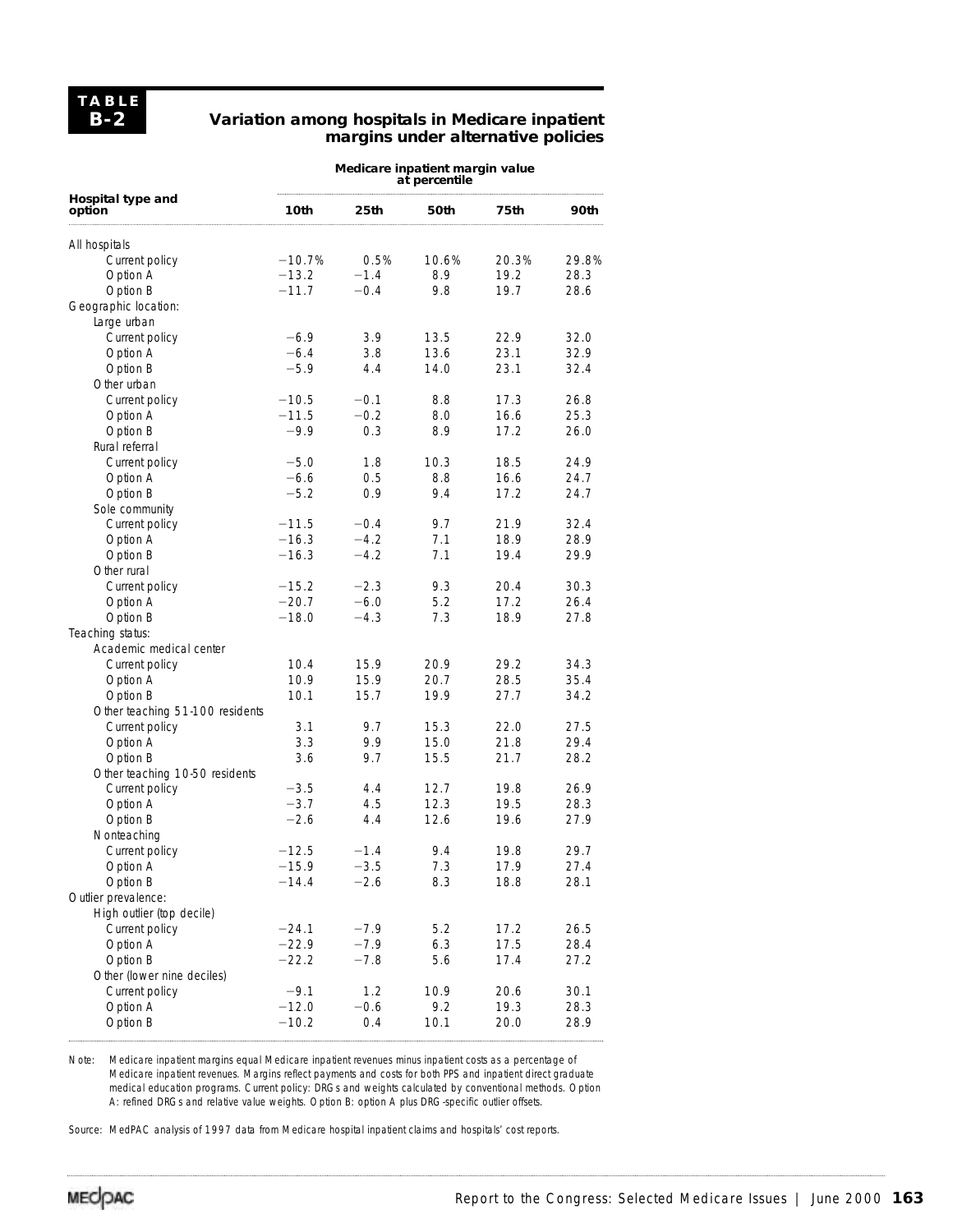### **Variation among hospitals in per case gain or loss under current policy and alternative payments to teaching hospitals**

|                                    |            | Per case gain or loss at percentile |       |       |         |
|------------------------------------|------------|-------------------------------------|-------|-------|---------|
| <b>Hospital type</b><br>and option | 10th       | 25th                                | 50th  | 75th  | 90th    |
| All hospitals                      |            |                                     |       |       |         |
| Current policy                     | $- $1,023$ | $-$ \$334                           | \$313 | \$941 | \$1,656 |
| Option 1                           | $-1,031$   | 341                                 | 308   | 936   | 1,651   |
| Option 2                           | $-946$     | $-277$                              | 369   | 977   | 1,668   |
| Option 3                           | $-1,038$   | $-349$                              | 295   | 904   | 1,558   |
| Geographic location:               |            |                                     |       |       |         |
| Large urban                        |            |                                     |       |       |         |
| Current policy                     | $-1,111$   | $-277$                              | 529   | 1,448 | 2,669   |
| Option 1                           | $-1,110$   | $-296$                              | 525   | 1,403 | 2,644   |
| Option 2                           | $-991$     | $-168$                              | 624   | 1,469 | 2,575   |
| Option 3                           | $-1,151$   | $-312$                              | 463   | 1,327 | 2,377   |
| Other urban                        |            |                                     |       |       |         |
| Current policy                     | $-1,128$   | $-436$                              | 265   | 888   | 1,587   |
| Option 1                           | $-1,100$   | $-439$                              | 270   | 886   | 1,596   |
|                                    | $-1,074$   | $-393$                              | 306   | 904   | 1,543   |
| Option 2                           |            | $-462$                              | 252   |       |         |
| Option 3                           | $-1,141$   |                                     |       | 847   | 1,471   |
| Rural                              |            |                                     |       |       |         |
| Current policy                     | $-902$     | $-317$                              | 244   | 742   | 1,189   |
| Option 1                           | $-896$     | $-314$                              | 244   | 743   | 1,189   |
| Option 2                           | $-852$     | $-263$                              | 289   | 784   | 1,232   |
| Option 3                           | $-889$     | $-307$                              | 251   | 751   | 1,198   |
| Teaching status:                   |            |                                     |       |       |         |
| Academic medical center            |            |                                     |       |       |         |
| Current policy                     | 360        | 1,305                               | 1,972 | 3,240 | 4,115   |
| Option 1                           | 479        | 1,267                               | 2,049 | 3,369 | 4,556   |
| Option 2                           | $-379$     | 659                                 | 1,467 | 2,762 | 3,727   |
| Option 3                           | $-546$     | 407                                 | 1,329 | 2,518 | 3,508   |
| Other teaching >100 residents      |            |                                     |       |       |         |
| Current policy                     | $-299$     | 632                                 | 1,582 | 2,708 | 3,975   |
| Option 1                           | $-373$     | 529                                 | 1,466 | 2,552 | 3,468   |
| Option 2                           | $-490$     | 271                                 | 1,190 | 2,100 | 3,211   |
| Option 3                           | $-749$     | 169                                 | 1,002 | 1,903 | 2,961   |
| Other teaching 51-100 residents    |            |                                     |       |       |         |
| Current policy                     | $-216$     | 496                                 | 1,077 | 1,861 | 2,886   |
| Option 1                           | $-336$     | 421                                 | 1,002 | 1,862 | 2,815   |
| Option 2                           | $-471$     | 302                                 | 904   | 1,728 | 2,564   |
| Option 3                           | $-590$     | 127                                 | 751   | 1,564 | 2,430   |
| Other teaching 10-50 residents     |            |                                     |       |       |         |
| Current policy                     | $-1,002$   | $-241$                              | 449   | 1,233 | 2,001   |
| Option 1                           | $-1,057$   | $-322$                              | 375   | 1,194 | 2,017   |
| Option 2                           | $-1,040$   | $-312$                              | 425   | 1,213 | 2,037   |
| Option 3                           | $-1,143$   | $-414$                              | 299   | 1,058 | 1,941   |
| Other teaching <10 residents       |            |                                     |       |       |         |
| Current policy                     | $-1,122$   | $-455$                              | 285   | 1,013 | 1,980   |
| Option 1                           | $-1,100$   | $-458$                              | 261   | 995   | 1,968   |
| Option 2                           | $-1,060$   | $-386$                              | 328   | 1,063 | 2,105   |
| Option 3                           | $-1,152$   | $-497$                              | 233   | 989   | 1,977   |
| Nonteaching                        |            |                                     |       |       |         |
| Current policy                     | $-1,071$   | $-383$                              | 238   | 796   | 1,318   |
|                                    | $-1.064$   | $-377$                              | 241   | 796   |         |
| Option 1                           | $-961$     |                                     |       |       | 1,320   |
| Option 2                           |            | $-305$                              | 316   | 868   | 1,421   |
| Option 3                           | $-1,043$   | $-367$                              | 256   | 810   | 1,347   |

Note: Gains refers to the difference between payments and costs. Costs include inpatient direct graduate medical education (GME) costs for residents. Current policy reflects longrun BBA policies for Medicare DSH and IME payments and includes payments for inpatient direct GME expenses for residents. Option 1: Inpatient direct GME costs folded into PPS payment rates, holding aggregate payments and special payments to teaching hospitals constant. Option 2: Inpatient direct GME costs folded into PPS payment rates, holding aggregate payments constant and with the teaching hospital subsidy redistributed across all hospitals. Option 3: Inpatient direct GME costs folded into PPS payment rates with no constraint on aggregate payments and no teaching hospital subsidy.

Source: MedPAC analysis of a 40 percent sample of 1997 Medicare claims data.

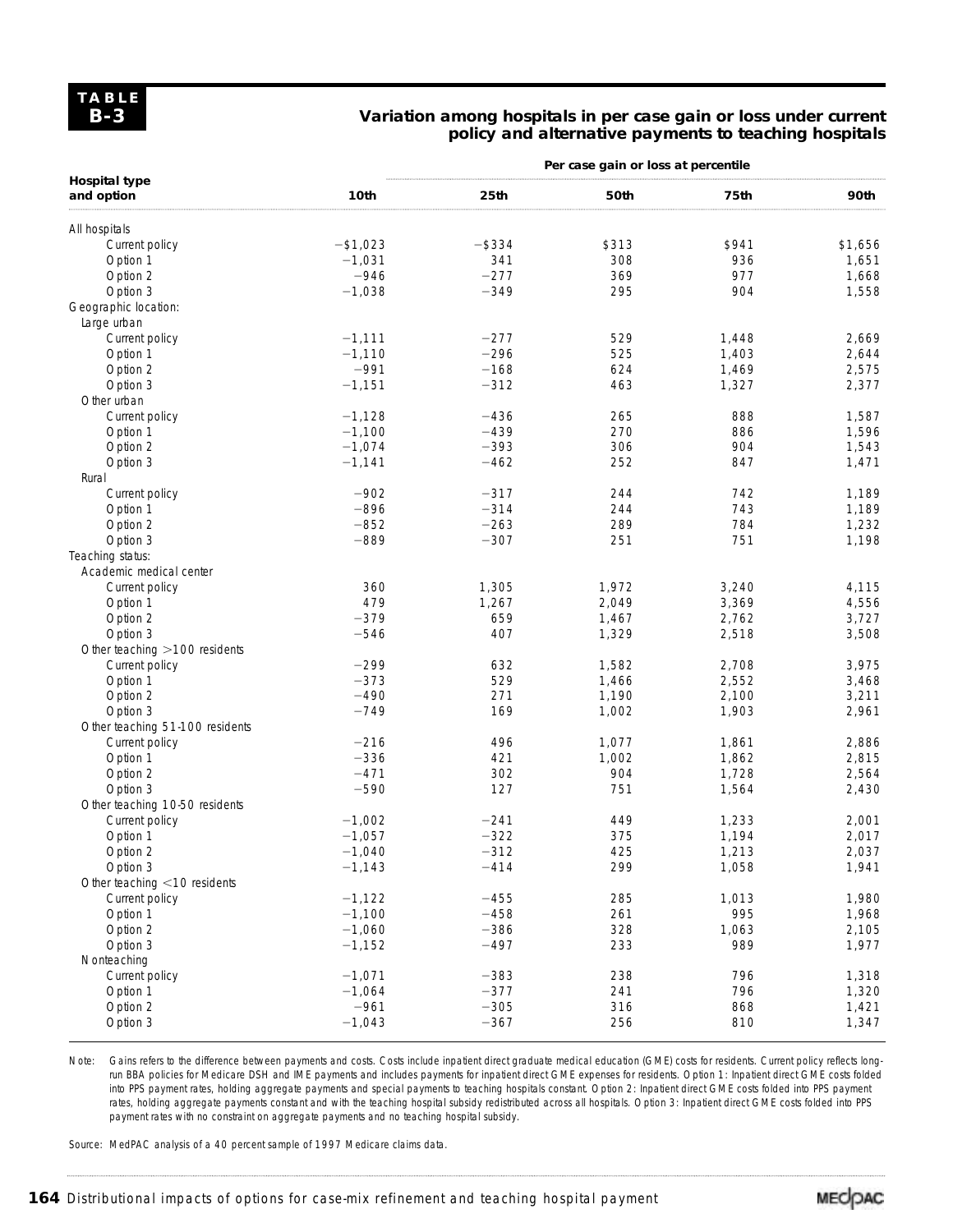### **Variation among hospitals in change in per case payments under alternative payments to teaching hospitals**

|                                 | compared with current policy at percentile |            |            |        |        |  |  |  |
|---------------------------------|--------------------------------------------|------------|------------|--------|--------|--|--|--|
| Hospital type and option        | 10th                                       | 25th       | 50th       | 75th   | 90th   |  |  |  |
| All hospitals                   |                                            |            |            |        |        |  |  |  |
| Option 1                        | $-$ \$25                                   | \$0        | \$2        | \$7    | \$16   |  |  |  |
| Option 2                        | $-52$                                      | 34         | 53         | 101    | 193    |  |  |  |
| Option 3                        | $-167$                                     | $-2$       | 11         | 19     | 45     |  |  |  |
| Geographic location:            |                                            |            |            |        |        |  |  |  |
| Large urban                     |                                            |            |            |        |        |  |  |  |
| Option 1                        | $-169$                                     | 0          | 5          | 12     | 53     |  |  |  |
| Option 2                        | $-318$                                     | 51         | 168        | 203    | 244    |  |  |  |
| Option 3                        | $-545$                                     | $-113$     | 39         | 48     | 58     |  |  |  |
| Other urban                     |                                            |            |            |        |        |  |  |  |
| Option 1                        | $-49$                                      | 0          | 5          | 10     | 26     |  |  |  |
| Option 2                        | $-137$                                     | 38         | 60         | 76     | 90     |  |  |  |
| Option 3                        | $-214$                                     | $-9$       | 13         | 16     | 20     |  |  |  |
| Rural                           |                                            |            |            |        |        |  |  |  |
| Option 1                        | 0                                          | 0          | 1          | 3      | 6      |  |  |  |
| Option 2                        | -3                                         | 32         | 43         | 53     | 65     |  |  |  |
| Option 3                        | $-5$                                       | 4          | 10         | 12     | 14     |  |  |  |
| Teaching status:                |                                            |            |            |        |        |  |  |  |
| Academic medical center         |                                            |            |            |        |        |  |  |  |
| Option 1                        | $-617$                                     | $-294$     | 19         | 443    | 1.066  |  |  |  |
| Option 2                        | $-1,202$                                   | $-828$     | $-538$     | $-260$ | 26     |  |  |  |
| Option 3                        | $-1,436$                                   | $-1,027$   | $-782$     | $-481$ | $-155$ |  |  |  |
| Other teaching >100 residents   |                                            |            |            |        |        |  |  |  |
| Option 1                        | $-620$                                     | $-266$     | $-59$      | 80     | 301    |  |  |  |
| Option 2                        | $-979$                                     | $-605$     | $-307$     | $-137$ | 20     |  |  |  |
| Option 3                        | $-1,221$                                   | $-845$     | $-507$     | $-290$ | $-168$ |  |  |  |
| Other teaching 51-100 residents |                                            |            |            |        |        |  |  |  |
| Option 1                        | $-342$                                     | $-173$     | $-74$      | 43     | 201    |  |  |  |
| Option 2                        | $-473$                                     | $-316$     | $-178$     | $-74$  | 77     |  |  |  |
| Option 3                        | $-640$                                     | $-473$     | $-320$     | $-196$ | $-101$ |  |  |  |
| Other teaching 10-50 residents  |                                            |            |            |        |        |  |  |  |
| Option 1                        | $-271$                                     | $-121$     | $-29$      | 40     | 98     |  |  |  |
| Option 2                        | $-318$                                     | $-149$     | $-21$      | 76     | 156    |  |  |  |
| Option 3                        | $-430$                                     | $-268$     | $-120$     | $-44$  | 5      |  |  |  |
| Other teaching <10 residents    |                                            |            |            |        |        |  |  |  |
| Option 1                        | $-73$                                      | $-20$      | $\sqrt{2}$ | 17     | 40     |  |  |  |
| Option 2                        | $-31$                                      | 40         | 79         | 179    | 227    |  |  |  |
| Option 3                        | $-112$                                     | $-24$      | 5          | 27     | 47     |  |  |  |
| Nonteaching                     |                                            |            |            |        |        |  |  |  |
| Option 1                        | $\bigcirc$                                 | $\bigcirc$ | 3          | 6      | 10     |  |  |  |
| Option 2                        | 18                                         | 41         | 56         | 110    | 194    |  |  |  |
| Option 3                        | $\sqrt{2}$                                 | 9          | 12         | 25     | 47     |  |  |  |

**Change in per case payments**

Note: Change in payments is relative to a current policy that reflects long-run BBA policies for Medicare DSH and IME payments and includes payments for inpatient direct graduate medical education (GME) expenses for residents. Option 1: Inpatient direct GME costs folded into PPS payment rates, holding aggregate payments and special payments to teaching hospitals constant. Option 2: Inpatient direct GME costs folded into PPS payment rates, holding aggregate payments constant and with the teaching hospital subsidy redistributed across all hospitals. Option 3: Inpatient direct GME costs folded into PPS payment rates with no constraint on aggregate payments and no teaching hospital subsidy.

Source: MedPAC analysis of a 40 percent sample of 1997 Medicare claims data.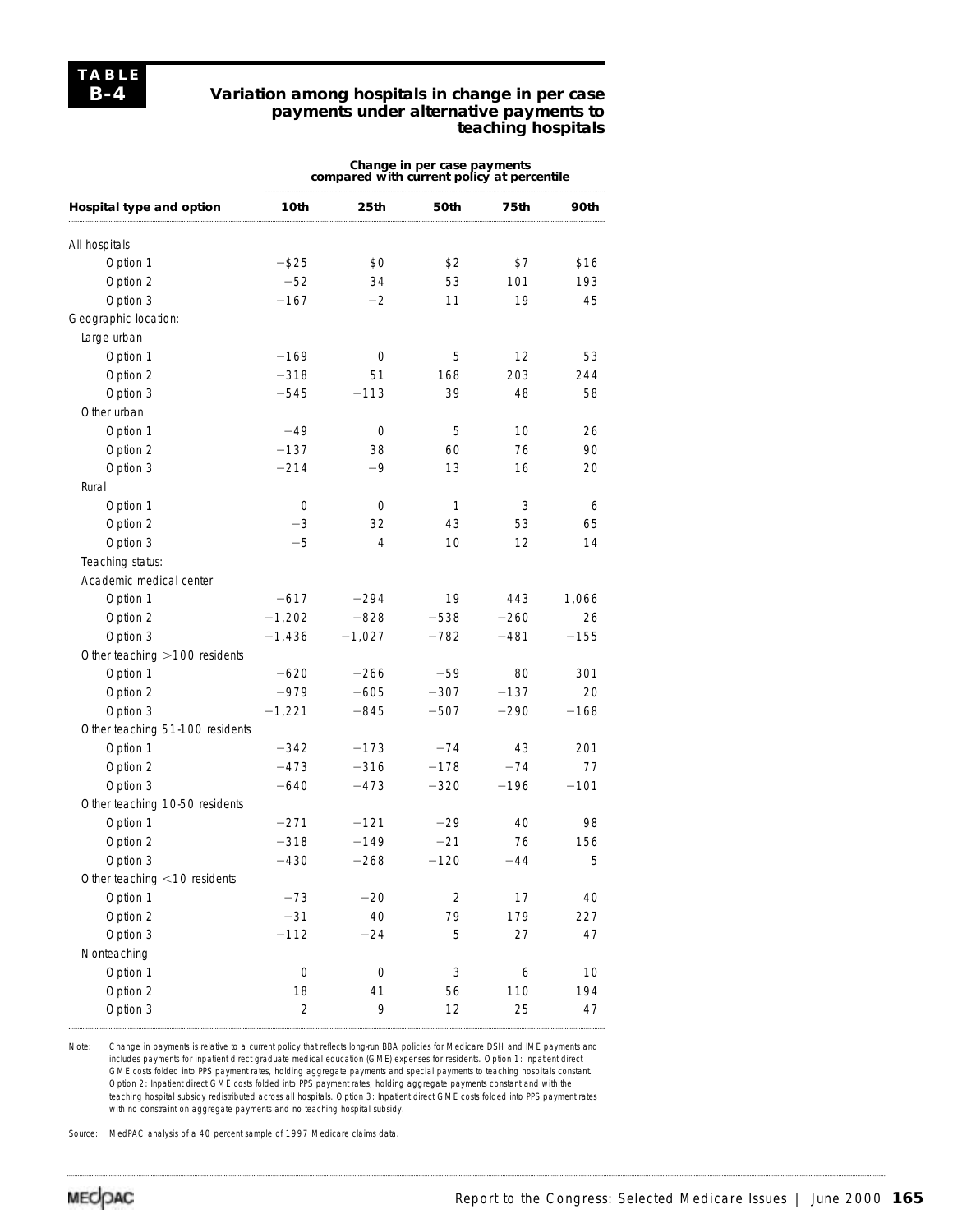### **Variation among hospitals in percentage change in Medicare inpatient payments under alternative payments to teaching hospitals**

**Percentage change in Medicare inpatient payments compared with current policy at percentile**

| Hospital type and option        | 10th    | 25th   | 50th   | 75th    | 90th   |
|---------------------------------|---------|--------|--------|---------|--------|
| All hospitals                   |         |        |        |         |        |
| Option 1                        | $-0.3%$ | 0.0%   | 0.0%   | 0.1%    | 0.2%   |
| Option 2                        | $-0.7$  | 0.7    | 1.2    | $1.4\,$ | 3.0    |
| Option 3                        | $-2.1$  | 0.0    | 0.3    | 0.3     | 0.7    |
| Geographic location:            |         |        |        |         |        |
| Large urban                     |         |        |        |         |        |
| Option 1                        | $-1.8$  | 0.0    | 0.1    | 0.2     | 0.6    |
| Option 2                        | $-3.0$  | 0.6    | 2.9    | 3.0     | 3.0    |
| Option 3                        | $-5.1$  | $-1.5$ | 0.7    | 0.7     | 0.7    |
| Other urban                     |         |        |        |         |        |
| Option 1                        | $-0.7$  | 0.0    | 0.1    | 0.2     | 0.4    |
| Option 2                        | $-1.8$  | 0.7    | 1.2    | 1.2     | 1.3    |
| Option 3                        | $-2.7$  | $-0.1$ | 0.3    | 0.3     | 0.3    |
| Rural                           |         |        |        |         |        |
| Option 1                        | 0.0     | 0.0    | 0.0    | 0.1     | 0.1    |
| Option 2                        | $-0.1$  | 1.0    | 1.1    | 1.2     | 1.2    |
|                                 | $-0.1$  |        |        |         |        |
| Option 3                        |         | 0.1    | 0.3    | 0.3     | 0.3    |
| Rural referral                  |         |        |        |         |        |
| Option 1                        | 0.0     | 0.0    | 0.1    | 0.1     | 0.2    |
| Option 2                        | $-0.1$  | 1.1    | 1.2    | 1.2     | 1.3    |
| Option 3                        | $-0.3$  | 0.2    | 0.3    | 0.3     | 0.3    |
| Sole community                  |         |        |        |         |        |
| Option 1                        | 0.0     | 0.0    | 0.0    | 0.0     | 0.1    |
| Option 2                        | $-0.1$  | $-0.1$ | 0.8    | 1.1     | 1.     |
| Option 3                        | $-0.1$  | $-0.1$ | $0.0$  | 0.3     | 0.3    |
| Other rural                     |         |        |        |         |        |
| Option 1                        | 0.0     | 0.0    | 0.0    | 0.1     | 0.1    |
| Option 2                        | 0.5     | 1.1    | 1.1    | 1.2     | 1.3    |
| Option 3                        | 0.1     | 0.3    | 0.3    | 0.3     | 0.3    |
| Teaching status:                |         |        |        |         |        |
| Academic medical center         |         |        |        |         |        |
| Option 1                        | $-4.3$  | $-2.2$ | 0.2    | 3.3     | 7.7    |
| Option 2                        | $-7.9$  | $-6.2$ | $-4.4$ | $-2.0$  | 0.2    |
| Option 3                        | $-9.7$  | $-7.6$ | $-6.2$ | $-3.6$  | $-1.3$ |
| Other teaching $>100$ residents |         |        |        |         |        |
| Option 1                        | $-4.6$  | $-2.4$ | $-0.5$ | 0.7     | 2.5    |
| Option 2                        | $-7.4$  | $-5.2$ | $-2.8$ | $-1.3$  | 0.2    |
| Option 3                        | $-9.4$  | $-7.1$ | $-4.6$ | $-3.1$  | $-1.7$ |
| Other teaching 51-100 residents |         |        |        |         |        |
| Option 1                        | $-3.7$  | $-1.8$ | $-0.8$ | 0.5     | 2.1    |
| Option 2                        | $-5.5$  | $-3.5$ | $-1.9$ | $-0.8$  | 0.8    |
| Option 3                        | $-7.4$  | $-4.9$ | $-3.8$ | $-2.3$  | $-1.0$ |
| Other teaching 10-50 residents  |         |        |        |         |        |
| Option 1                        | $-3.7$  | $-1.6$ | $-0.4$ | 0.5     | 1.2    |
| Option 2                        | $-4.3$  | $-1.9$ | $-0.3$ | 0.9     | 2.0    |
| Option 3                        | $-5.5$  | $-3.6$ | $-1.6$ | $-0.6$  | 0.1    |
| Other teaching $<$ 10 residents |         |        |        |         |        |
| Option 1                        | $-1.2$  | $-0.3$ | 0.0    | 0.2     | 0.5    |
| Option 2                        | $-0.6$  | 0.6    | 1.2    | 2.6     | 2.9    |
| Option 3                        | $-1.7$  | $-0.4$ | 0.1    | 0.4     | 0.7    |
| Nonteaching                     |         |        |        |         |        |
| Option 1                        | 0.0     | 0.0    | 0.0    | 0.1     | 0.2    |
| Option 2                        | 0.5     | 1.1    |        | 2.1     | 3.0    |
|                                 | 0.1     | 0.3    | 1.2    | 0.4     |        |
| Option 3                        |         |        | 0.3    |         | 0.7    |

Note: Payment changes made relative to current policy that reflects long-run BBA policies for Medicare DSH and IME payments and includes payments for inpatient direct graduate medical education (GME) expenses for residents. Option 1: Inpatient direct GME costs folded into PPS payment rates, holding aggregate payments and special payments to teaching hospitals constant. Option 2: Inpatient direct GME costs folded into PPS payment rates, holding aggregate payments constant and with the teaching hospital subsidy redistributed across all hospitals. Option 3: Inpatient direct GME costs folded into PPS payment rates with no constraint on aggregate payments and no teaching hospital subsidy.

Source: MedPAC analysis of 1997 Medicare claims data.

**166** Distributional impacts of options for case-mix refinement and teaching hospital payment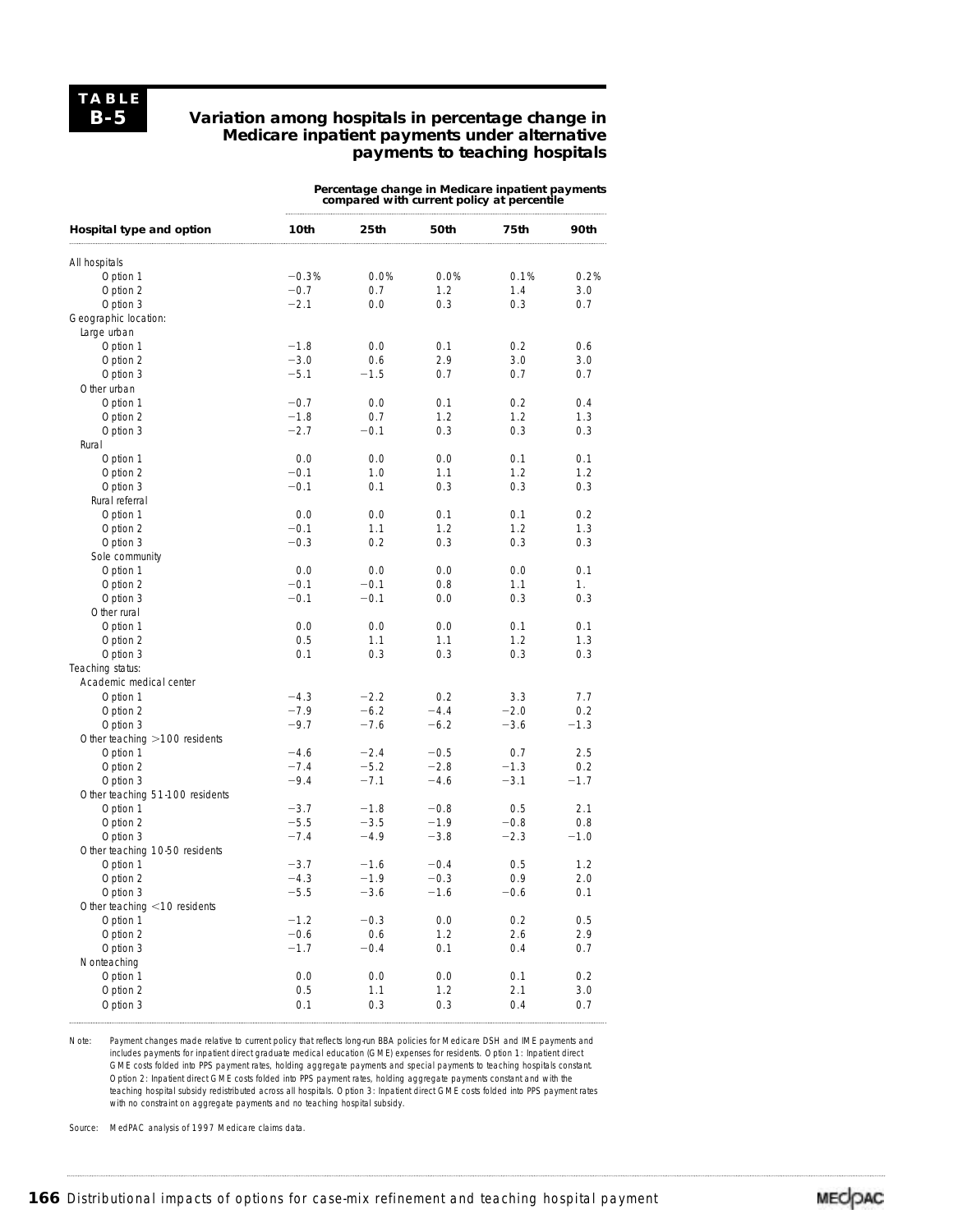### **Variation among hospitals in percentage change in total revenue under alternative payments to teaching hospitals**

|                                 | Percentage change in total revenue<br>compared with current policy at percentile |        |        |        |        |  |
|---------------------------------|----------------------------------------------------------------------------------|--------|--------|--------|--------|--|
| Hospital type and option        | 10th                                                                             | 25th   | 50th   | 75th   | 90th   |  |
| All hospitals                   |                                                                                  |        |        |        |        |  |
| Option 1                        | $-0.1%$                                                                          | 0.0%   | 0.0%   | 0.0%   | 0.1%   |  |
| Option 2                        | $-0.1$                                                                           | 0.1    | 0.3    | 0.4    | 0.7    |  |
| Option 3                        | $-0.4$                                                                           | 0.0    | 0.1    | 0.1    | 0.2    |  |
| Geographic location:            |                                                                                  |        |        |        |        |  |
| Large urban                     |                                                                                  |        |        |        |        |  |
| Option 1                        | $-0.4$                                                                           | 0.0    | 0.0    | 0.0    | 0.1    |  |
| Option 2                        | $-0.6$                                                                           | 0.1    | 0.6    | 0.8    | 1.0    |  |
| Option 3                        | $-1.1$                                                                           | $-0.3$ | 0.1    | 0.2    | 0.2    |  |
| Other urban                     |                                                                                  |        |        |        |        |  |
| Option 1                        | $-0.1$                                                                           | 0.0    | 0.0    | 0.0    | 0.1    |  |
| Option 2                        | $-0.4$                                                                           | 0.1    | 0.2    | 0.3    | 0.4    |  |
| Option 3                        | $-0.6$                                                                           | 0.0    | 0.0    | 0.1    | 0.1    |  |
| Rural                           |                                                                                  |        |        |        |        |  |
| Option 1                        | 0.0                                                                              | 0.0    | 0.0    | 0.0    | 0.0    |  |
| Option 2                        | 0.0                                                                              | 0.1    | 0.2    | 0.3    | 0.4    |  |
| Option 3                        | 0.0                                                                              | 0.0    | 0.0    | 0.1    | 0.1    |  |
| Teaching status:                |                                                                                  |        |        |        |        |  |
| Academic medical center         |                                                                                  |        |        |        |        |  |
| Option 1                        | $-1.0$                                                                           | $-0.5$ | 0.0    | 0.8    | 1.4    |  |
| Option 2                        | $-1.8$                                                                           | $-1.3$ | $-0.7$ | $-0.3$ | 0.1    |  |
| Option 3                        | $-2.1$                                                                           | $-1.6$ | $-1.0$ | $-0.6$ | $-0.3$ |  |
| Other teaching $>100$ residents |                                                                                  |        |        |        |        |  |
| Option 1                        | $-1.0$                                                                           | $-0.4$ | $-0.1$ | 0.2    | 0.7    |  |
| Option 2                        | $-1.8$                                                                           | $-1.1$ | $-0.6$ | $-0.2$ | 0.0    |  |
| Option 3                        | $-2.4$                                                                           | $-1.6$ | $-1.0$ | $-0.6$ | $-0.3$ |  |
| Other teaching 51-100 residents |                                                                                  |        |        |        |        |  |
| Option 1                        | $-0.7$                                                                           | $-0.4$ | $-0.1$ | 0.1    | 0.5    |  |
| Option 2                        | $-1.2$                                                                           | $-0.8$ | $-0.4$ | $-0.1$ | 0.2    |  |
| Option 3                        | $-1.7$                                                                           | $-1.2$ | $-0.8$ | $-0.5$ | $-0.2$ |  |
| Other teaching 10-50 residents  |                                                                                  |        |        |        |        |  |
| Option 1                        | $-0.8$                                                                           | $-0.3$ | $-0.1$ | 0.1    | 0.3    |  |
| Option 2                        | $-0.8$                                                                           | $-0.4$ | 0.0    | 0.2    | 0.4    |  |
| Option 3                        | $-1.2$                                                                           | $-0.7$ | $-0.4$ | $-0.2$ | 0.0    |  |
| Other teaching $<$ 10 residents |                                                                                  |        |        |        |        |  |
| Option 1                        | $-0.2$                                                                           | $-0.1$ | 0.0    | 0.0    | 0.1    |  |
| Option 2                        | $-0.1$                                                                           | 0.1    | 0.3    | 0.6    | 0.8    |  |
| Option 3                        | $-0.3$                                                                           | $-0.1$ | 0.0    | 0.1    | 0.2    |  |
|                                 |                                                                                  |        |        |        |        |  |
| Nonteaching                     | 0.0                                                                              | 0.0    | 0.0    | 0.0    | 0.0    |  |
| Option 1                        | 0.0                                                                              | 0.2    | 0.3    | 0.4    | 0.8    |  |
| Option 2                        |                                                                                  |        |        |        |        |  |
| Option 3                        | 0.0                                                                              | 0.0    | 0.1    | 0.1    | 0.2    |  |

Note: Payment changes made relative to current policy that reflects long-run BBA policies for Medicare DSH and IME payments and includes payments for inpatient direct graduate medical education (GME) expenses for residents. Option 1: Inpatient direct GME costs folded into PPS payment rates, holding aggregate payments and special payments to teaching hospitals constant. Option 2: Inpatient direct GME costs folded into PPS payment rates, holding aggregate payments constant and with the teaching hospital subsidy redistributed across all hospitals. Option 3: Inpatient direct GME costs folded into PPS payment rates with no constraint on aggregate payments and no teaching hospital subsidy.

Source: MedPAC analysis of 1997 Medicare claims and cost report data.

**MECOAC**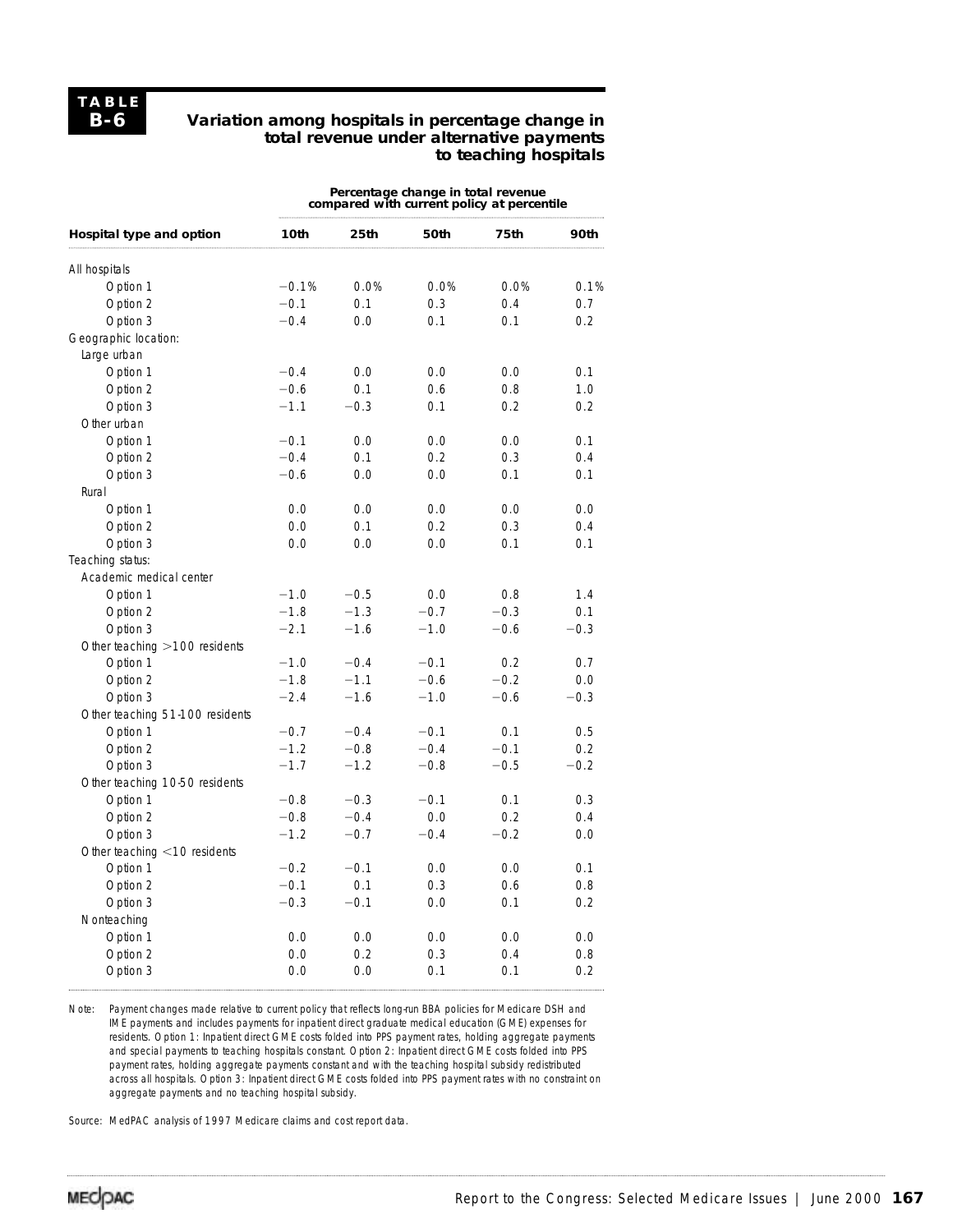## **Variation among hospitals in Medicare inpatient margins under current policy and alternative payments to teaching hospitals**

|                                    |          |        | Medicare inpatient margin at percentile |             |       |
|------------------------------------|----------|--------|-----------------------------------------|-------------|-------|
| <b>Hospital type</b><br>and option | 10th     | 25th   | 50th                                    | <b>75th</b> | 90th  |
| All hospitals                      |          |        |                                         |             |       |
| Current policy                     | $-10.7%$ | 0.5%   | 10.6%                                   | 20.3%       | 29.8% |
| Option 1                           | $-10.8$  | 0.5    | 10.6                                    | 20.2        | 29.7  |
| Option 2                           | $-9.3$   | 1.6    | 11.4                                    | 21.0        | 30.2  |
| Option 3                           | $-10.7$  | 0.4    | 10.3                                    | 20.0        | 29.3  |
| Geographic location:               |          |        |                                         |             |       |
| Large urban                        |          |        |                                         |             |       |
| Current policy                     | $-6.9$   | 3.9    | 13.5                                    | 22.9        | 32.0  |
| Option 1                           | $-7.0$   | 3.6    | 13.3                                    | 22.5        | 31.6  |
| Option 2                           | $-4.8$   | 5.6    | 14.7                                    | 23.1        | 32.5  |
| Option 3                           | $-7.2$   | 3.2    | 12.9                                    | 21.6        | 31.0  |
| Other urban                        |          |        |                                         |             |       |
| Current policy                     | $-10.5$  | $-0.1$ | 8.8                                     | 17.3        | 26.8  |
| Option 1                           | $-10.3$  | 0.0    | 8.6                                     | 17.4        | 26.8  |
|                                    | $-9.5$   | 0.3    | 9.2                                     | 17.5        | 26.7  |
| Option 2                           |          |        |                                         |             |       |
| Option 3                           | $-10.6$  | $-0.7$ | 8.4                                     | 16.8        | 26.3  |
| Rural                              |          |        |                                         |             |       |
| Current policy                     | $-13.3$  | $-1.5$ | 9.3                                     | 20.2        | 30.0  |
| Option 1                           | $-13.3$  | $-1.5$ | 9.3                                     | 20.3        | 30.0  |
| Option 2                           | $-12.3$  | $-0.5$ | 9.9                                     | 20.9        | 30.6  |
| Option 3                           | $-13.3$  | $-1.3$ | 9.3                                     | 20.4        | 30.1  |
| Teaching status:                   |          |        |                                         |             |       |
| Academic medical center            |          |        |                                         |             |       |
| Current policy                     | 10.4     | 15.9   | 20.9                                    | 29.2        | 34.3  |
| Option 1                           | 11.1     | 16.8   | 20.5                                    | 28.3        | 34.6  |
| Option 2                           | 6.8      | 12.0   | 17.8                                    | 24.4        | 32.6  |
| Option 3                           | 6.0      | 10.5   | 16.3                                    | 23.6        | 31.3  |
| Other teaching >100 residents      |          |        |                                         |             |       |
| Current policy                     | 4.7      | 12.8   | 21.1                                    | 29.2        | 38.0  |
| Option 1                           | 3.9      | 12.3   | 20.8                                    | 27.5        | 37.3  |
| Option 2                           | 2.4      | 9.6    | 17.9                                    | 25.5        | 35.1  |
| Option 3                           | 0.7      | 7.8    | 16.8                                    | 24.3        | 33.7  |
| Other teaching 51-100 residents    |          |        |                                         |             |       |
| Current policy                     | 3.1      | 9.7    | 15.3                                    | 22.0        | 27.5  |
| Option 1                           | 2.3      | 7.9    | 14.9                                    | 21.4        | 27.4  |
| Option 2                           | 1.4      | 6.8    | 14.3                                    | 19.7        | 26.5  |
| Option 3                           | $-0.7$   | 5.4    | 12.6                                    | 18.6        | 24.9  |
| Other teaching 10-50 residents     |          |        |                                         |             |       |
| Current policy                     | $-3.5$   | 4.4    | 12.7                                    | 19.8        | 26.9  |
| Option 1                           | $-5.2$   | 3.9    | 11.7                                    | 19.4        | 26.2  |
| Option 2                           | $-4.4$   | 3.9    | 11.7                                    | 20.0        | 26.2  |
| Option 3                           | $-6.7$   | 2.6    | 10.4                                    | 18.6        | 25.1  |
| Other teaching <10 residents       |          |        |                                         |             |       |
| Current policy                     | $-7.8$   | 2.3    | 9.4                                     | 18.5        | 27.4  |
| Option 1                           | $-7.8$   | 2.1    | 9.2                                     | 18.2        | 27.1  |
| Option 2                           | $-6.5$   | 3.2    | 10.4                                    | 19.7        | 28.2  |
| Option 3                           | $-8.3$   | 1.9    | 9.3                                     | 18.1        | 27.4  |
| Nonteaching                        |          |        |                                         |             |       |
| Current policy                     | $-12.5$  | $-1.4$ | 9.4                                     | 19.8        | 29.7  |
| Option 1                           | $-12.4$  | $-1.3$ | 9.5                                     | 19.8        | 29.7  |
| Option 2                           | $-11.0$  | $0.0$  | 10.8                                    | 20.9        | 30.6  |
| Option 3                           | $-12.2$  | $-1.0$ | 9.8                                     | 20.1        | 29.8  |
|                                    |          |        |                                         |             |       |

Note: Estimated inpatient margins reflect both payments and costs under PPS for indpatient direct graduate medical education (GME) programs. Current policy: Hospital payment under long-run BBA teaching and DSH policies. Option 1: Inpatient direct GME costs folded into PPS payment rates, holding aggregate payments and special payments to teaching hospitals constant. Option 2: Inpatient direct GME costs folded into PPS payment rates, holding aggregate payments constant and with the teaching hospital subsidy redistributed across all hospitals. Option 3: Inpatient direct GME costs folded into PPS payment rates with no constraint on aggregate payments and no teaching hospital subsidy.

Source: MedPAC analysis of 1997 Medicare claims and cost report data.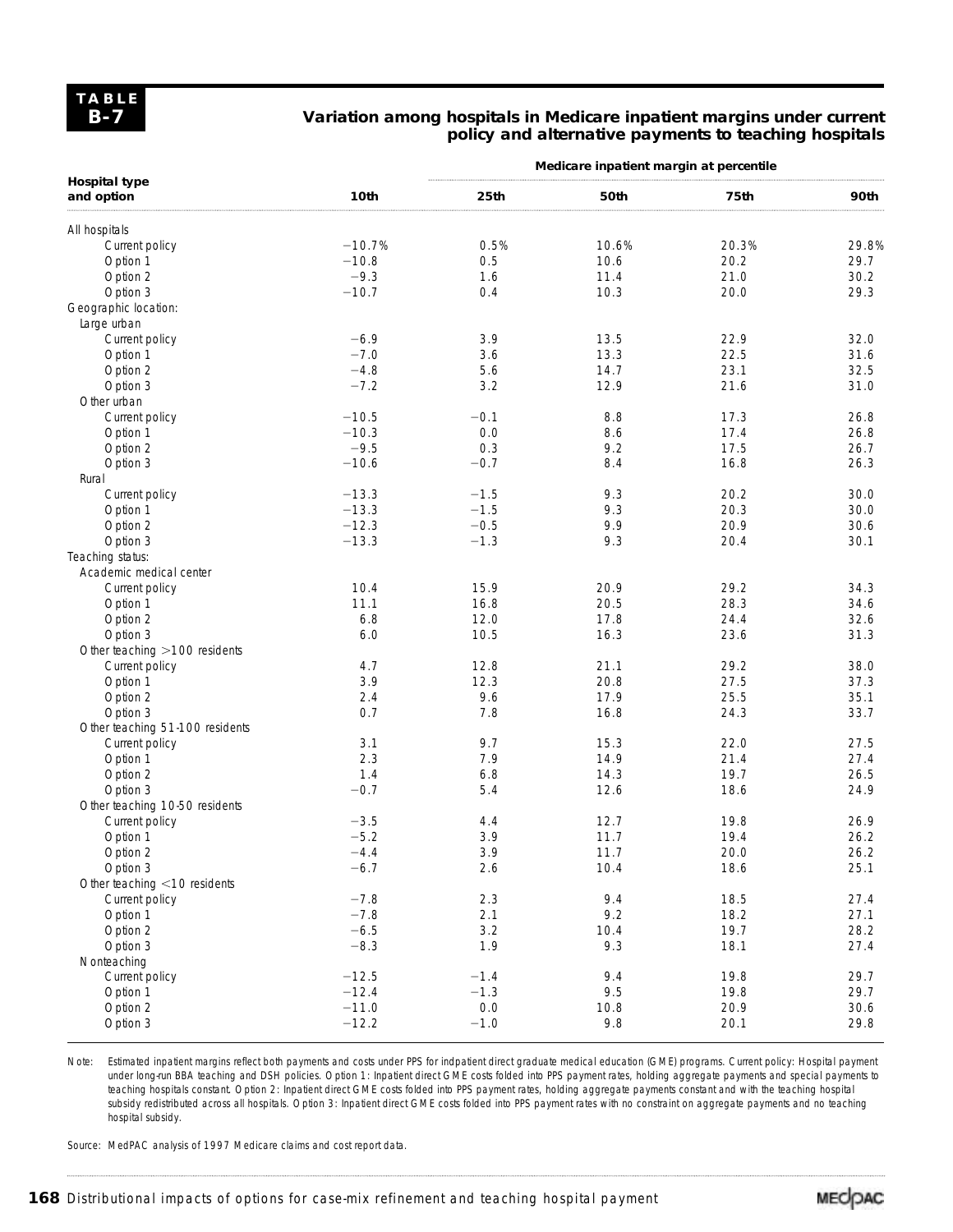### **Variation among hospitals in total margins under current policy and alternative payments to teaching hospitals**

|                                 | Total margin at percentile |         |      |      |       |  |  |
|---------------------------------|----------------------------|---------|------|------|-------|--|--|
| Hospital type and option        | 10th                       | 25th    | 50th | 75th | 90th  |  |  |
| All hospitals                   |                            |         |      |      |       |  |  |
| Current policy                  | $-7.1%$                    | $-0.4%$ | 4.2% | 8.8% | 14.1% |  |  |
| Option 1                        | $-7.3$                     | $-0.5$  | 4.2  | 8.9  | 14.1  |  |  |
| Option 2                        | $-7.0$                     | $-0.3$  | 4.5  | 9.1  | 14.4  |  |  |
| Option 3                        | $-7.3$                     | $-0.6$  | 4.2  | 8.8  | 14.1  |  |  |
| Geographic location:            |                            |         |      |      |       |  |  |
| Large urban                     |                            |         |      |      |       |  |  |
| Current policy                  | $-9.0$                     | $-1.3$  | 3.3  | 8.2  | 14.0  |  |  |
| Option 1                        | $-9.0$                     | $-1.4$  | 3.3  | 8.2  | 14.0  |  |  |
| Option 2                        | $-8.6$                     | $-1.3$  | 3.7  | 8.5  | 14.5  |  |  |
| Option 3                        | $-9.3$                     | $-1.9$  | 3.2  | 8.1  | 14.0  |  |  |
| Other urban                     |                            |         |      |      |       |  |  |
| Current policy                  | $-6.6$                     | 0.0     | 4.9  | 9.6  | 14.5  |  |  |
| Option 1                        | $-6.8$                     | 0.0     | 5.0  | 9.7  | 14.7  |  |  |
| Option 2                        | $-6.5$                     | 0.0     | 5.1  | 9.8  | 14.8  |  |  |
| Option 3                        | $-6.8$                     | $-0.2$  | 4.8  | 9.6  | 14.5  |  |  |
| Rural                           |                            |         |      |      |       |  |  |
| Current policy                  | $-6.4$                     | $-0.1$  | 4.5  | 9.1  | 13.8  |  |  |
| Option 1                        | $-6.3$                     | $-0.1$  | 4.5  | 9.1  | 13.8  |  |  |
| Option 2                        | $-6.2$                     | 0.1     | 4.6  | 9.3  | 14.0  |  |  |
| Option 3                        | $-6.3$                     | $-0.1$  | 4.5  | 9.1  | 13.9  |  |  |
| Teaching status:                |                            |         |      |      |       |  |  |
| Academic medical center         |                            |         |      |      |       |  |  |
| Current policy                  | $-3.7$                     | $-1.0$  | 2.4  | 7.4  | 9.7   |  |  |
| Option 1                        | $-3.8$                     | $-1.3$  | 2.0  | 7.5  | 10.5  |  |  |
| Option 2                        | $-4.7$                     | $-2.3$  | 1.0  | 6.3  | 9.5   |  |  |
| Option 3                        | $-4.9$                     | $-2.4$  | 0.6  | 5.9  | 8.8   |  |  |
| Other teaching >100 residents   |                            |         |      |      |       |  |  |
| Current policy                  | $-4.5$                     | $-0.3$  | 2.3  | 6.4  | 10.7  |  |  |
| Option 1                        | $-4.6$                     | $-0.8$  | 2.3  | 6.0  | 11.4  |  |  |
| Option 2                        | $-5.0$                     | $-1.3$  | 1.7  | 5.4  | 10.6  |  |  |
| Option 3                        | $-5.6$                     | $-1.8$  | 1.4  | 4.9  | 10.4  |  |  |
| Other teaching 51-100 residents |                            |         |      |      |       |  |  |
| Current policy                  | $-5.8$                     | 0.0     | 4.0  | 8.3  | 12.7  |  |  |
| Option 1                        | $-5.8$                     | $-0.5$  | 3.8  | 8.4  | 12.3  |  |  |
| Option 2                        | $-6.2$                     | $-1.3$  | 3.4  | 7.9  | 12.1  |  |  |
| Option 3                        | $-6.5$                     | $-1.9$  | 3.1  | 7.7  | 11.9  |  |  |
| Other teaching 10-50 residents  |                            |         |      |      |       |  |  |
| Current policy                  | $-5.0$                     | 0.0     | 4.5  | 8.7  | 13.9  |  |  |
| Option 1                        | $-5.4$                     | $-0.5$  | 4.4  | 8.4  | 13.8  |  |  |
| Option 2                        | $-5.0$                     | $-0.4$  | 4.4  | 8.7  | 13.8  |  |  |
| Option 3                        | $-5.6$                     | $-0.6$  | 4.0  | 8.3  | 13.3  |  |  |
| Other teaching <10 residents    |                            |         |      |      |       |  |  |
| Current policy                  | $-9.4$                     | $-0.3$  | 4.8  | 9.0  | 14.2  |  |  |
| Option 1                        | $-10.0$                    | $-0.3$  | 5.0  | 9.0  | 14.2  |  |  |
| Option 2                        | $-9.2$                     | $-0.1$  | 5.1  | 9.3  | 14.4  |  |  |
| Option 3                        | $-9.9$                     | $-0.3$  | 4.8  | 9.0  | 14.2  |  |  |
| Nonteaching                     |                            |         |      |      |       |  |  |
| Current policy                  | $-7.4$                     | $-0.4$  | 4.3  | 9.1  | 14.2  |  |  |
| Option 1                        | $-7.4$                     | $-0.4$  | 4.3  | 9.1  | 14.3  |  |  |
| Option 2                        | $-7.0$                     | $-0.1$  | 4.6  | 9.3  | 14.7  |  |  |
| Option 3                        | $-7.3$                     | $-0.3$  | 4.4  | 9.1  | 14.4  |  |  |

Note: Estimated total hospital margins adjusted to reflect long-run BBA payment policy changes for Medicare DSH and IME payments. Current policy: Total inpatient margin under long run BBA teaching and DSH policies. Option 1: Inpatient direct graduate<br>medical education (GME) costs folded into PPS payment rates, holding aggregate payments and special p hospitals constant. Option 2: Inpatient direct GME costs folded into PPS payment rates, holding aggregate payments constant and with the teaching hospital subsidy redistributed across all hospitals. Option 3: Inpatient direct GME costs folded into PPS payment rates with no constraint on aggregate payments and no teaching hospital subsidy.

Source: MedPAC analysis of 1997 Medicare claims and cost report data.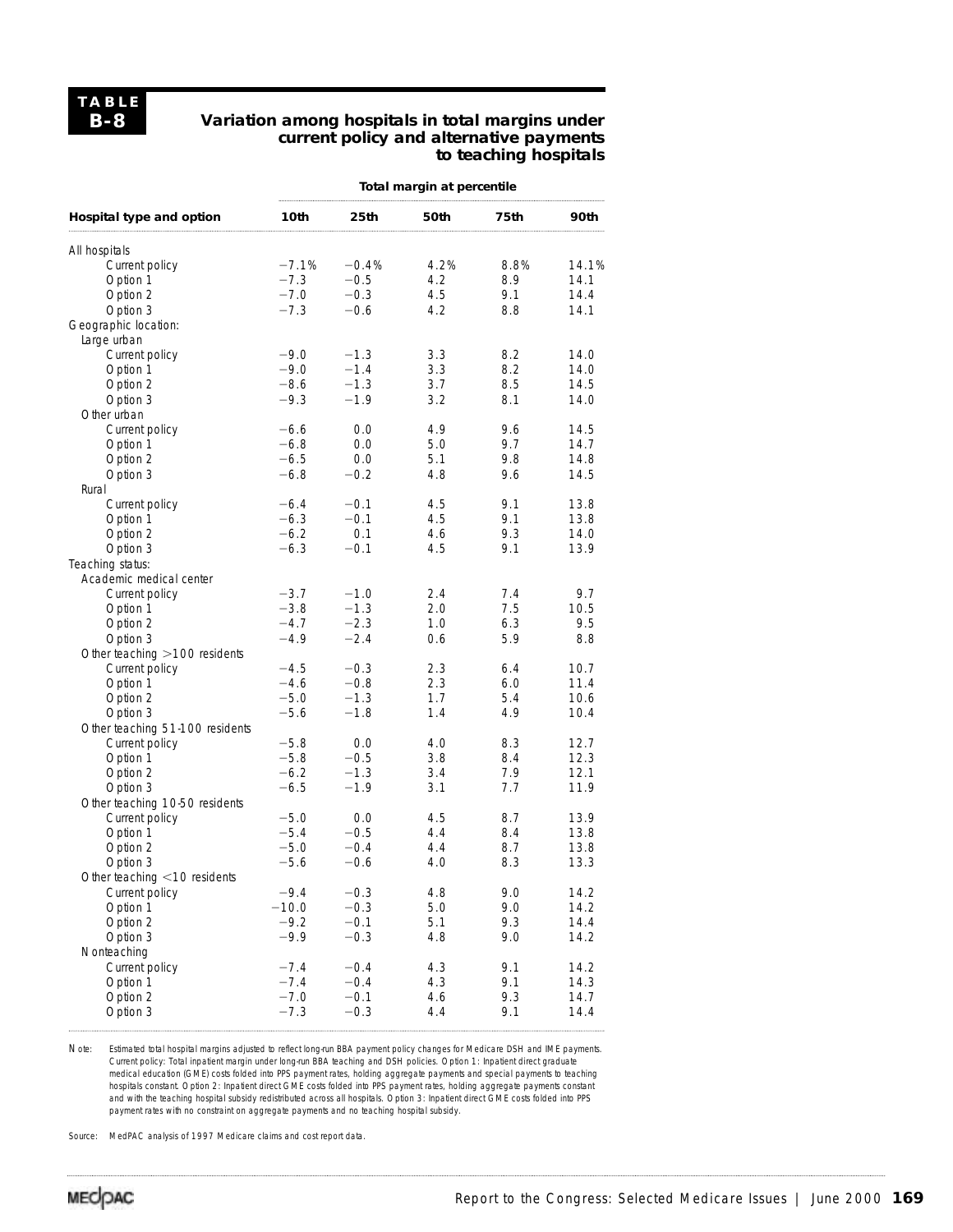### **Average per case gain or loss under current policy and selected options**

|                                 |                        | Average gain or loss per case |       |                   |                  |  |
|---------------------------------|------------------------|-------------------------------|-------|-------------------|------------------|--|
| Hospital type                   | Number of<br>hospitals | Current<br>policy             |       | Option B Option 1 | <b>Option B1</b> |  |
| All hospitals                   | 4,720                  | \$481                         | \$492 | \$484             | \$495            |  |
| Geographic location:            |                        |                               |       |                   |                  |  |
| Large urban                     | 1,481                  | 739                           | 779   | 736               | 782              |  |
| Other urban                     | 1,133                  | 319                           | 318   | 330               | 327              |  |
| Rural                           | 2,106                  | 185                           | 152   | 189               | 145              |  |
| Rural referral                  | 222                    | 229                           | 222   | 233               | 218              |  |
| Sole community                  | 619                    | 11                            | $-3$  | 16                | -8               |  |
| Other rural                     | 1.203                  | 235                           | 171   | 237               | 163              |  |
| Teaching status:                |                        |                               |       |                   |                  |  |
| Academic medical center         | 113                    | 1,924                         | 1,853 | 2,097             | 2,072            |  |
| Other teaching $>100$ residents | 127                    | 1.278                         | 1,327 | 1.201             | 1.272            |  |
| Other teaching 51-100 residents | 120                    | 1,016                         | 1,046 | 986               | 1,023            |  |
| Other teaching 10-50 residents  | 366                    | 386                           | 434   | 367               | 414              |  |
| Other teaching $<$ 10 residents | 380                    | 237                           | 248   | 239               | 245              |  |
| Nonteaching                     | 3,614                  | 191                           | 193   | 198               | 191              |  |

Note: Gain or loss refers to the difference between payments and costs. Costs include inpatient direct graduate medical education (GME) costs for residents. Current policy reflects long-run BBA policies for Medicare DSH and IME payments and includes payments for inpatient direct GME expenses for residents. Option B: Payments based on APR-DRGs, hospital relative value weights, and DRG-specific outlier offsets. Option 1: Inpatient direct GME costs folded into PPS payment rates, holding aggregate payments and special payments to teaching hospitals constant. Option B1: Combines option B and option 1.

Source: MedPAC analysis of a 40 percent sample of 1997 Medicare claims data.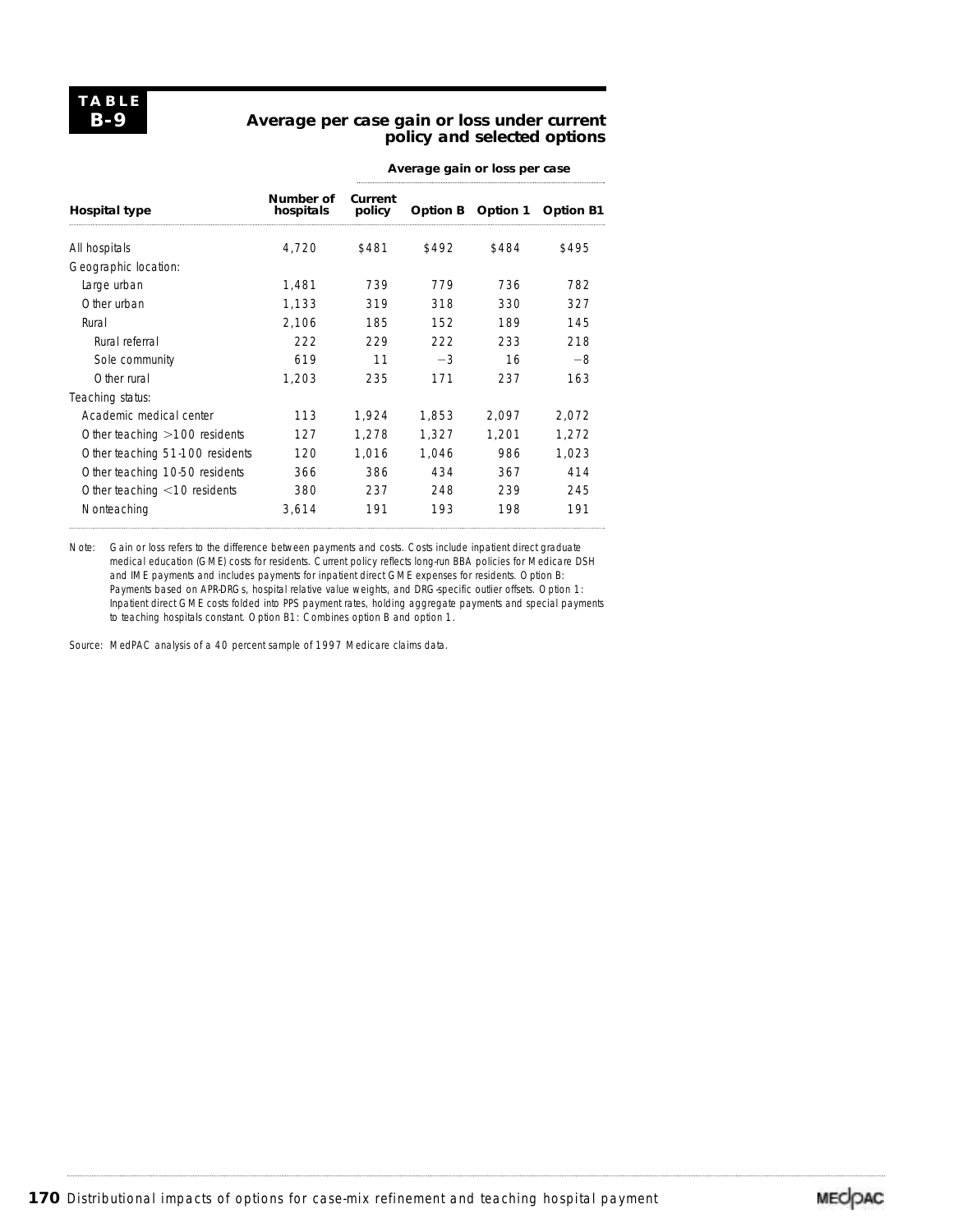## **Medicare inpatient margins under current policy and selected options**

| Average Medicare inpatient margin |  |
|-----------------------------------|--|
|                                   |  |

| <b>Hospital type</b>            | Number of<br>hospitals | Current<br>policy | Option B | Option 1    | <b>Option B1</b> |
|---------------------------------|------------------------|-------------------|----------|-------------|------------------|
| All hospitals                   | 4.173                  | 13.3%             | 13.3%    | 13.3%       | 13.3%            |
| Geographic location:            |                        |                   |          |             |                  |
| Large urban                     | 1.272                  | 15.8              | 16.2     | 15.8        | 16.2             |
| Other urban                     | 988                    | 10.8              | 10.8     | 11 $\Omega$ | 10.9             |
| Rural                           | 1.913                  | 10.1              | 8.7      | 10.1        | 8.5              |
| Rural referral                  | 198                    | 109               | 102      | 10.9        | 10.2             |
| Sole community                  | 568                    | 106               | 8.1      | 106         | 7.8              |
| Other rural                     | 1.093                  | 9.2               | 7.7      | 93          | 7.5              |
| Teaching status:                |                        |                   |          |             |                  |
| Academic medical center         | 98                     | 20 B              | 20.5     | 216         | 21.5             |
| Other teaching $>100$ residents | 105                    | 189               | 19.2     | 184         | 187              |
| Other teaching 51-100 residents | 101                    | 14 3              | 14.5     | 140         | 14.2             |
| Other teaching 10-50 residents  | 317                    | 12.2              | 12.6     | 12 O        | 12.3             |
| Other teaching $<$ 10 residents | 331                    | 10.5              | 106      | 10.6        | 10.5             |
| Nonteaching                     | 3.221                  | 10.6              | 10.5     | 10 7        | 10.5             |

Note: Estimated inpatient margins reflect Medicare payments and costs under PPS and for inpatient direct graduate medical education (GME) programs. Current policy: Hospital payment under long-run BBA teaching and DSH policies. Option B: Payments based on APR-DRGs, hospital relative value weights, and DRG-specific outlier offsets. Option 1: Inpatient direct GME costs folded into PPS payment rates, holding aggregate payments and special payments to teaching hospitals constant. Option B1: Combines option B and option 1.

Source: MedPAC analysis of 1997 Medicare claims and cost report data.

MECOAC